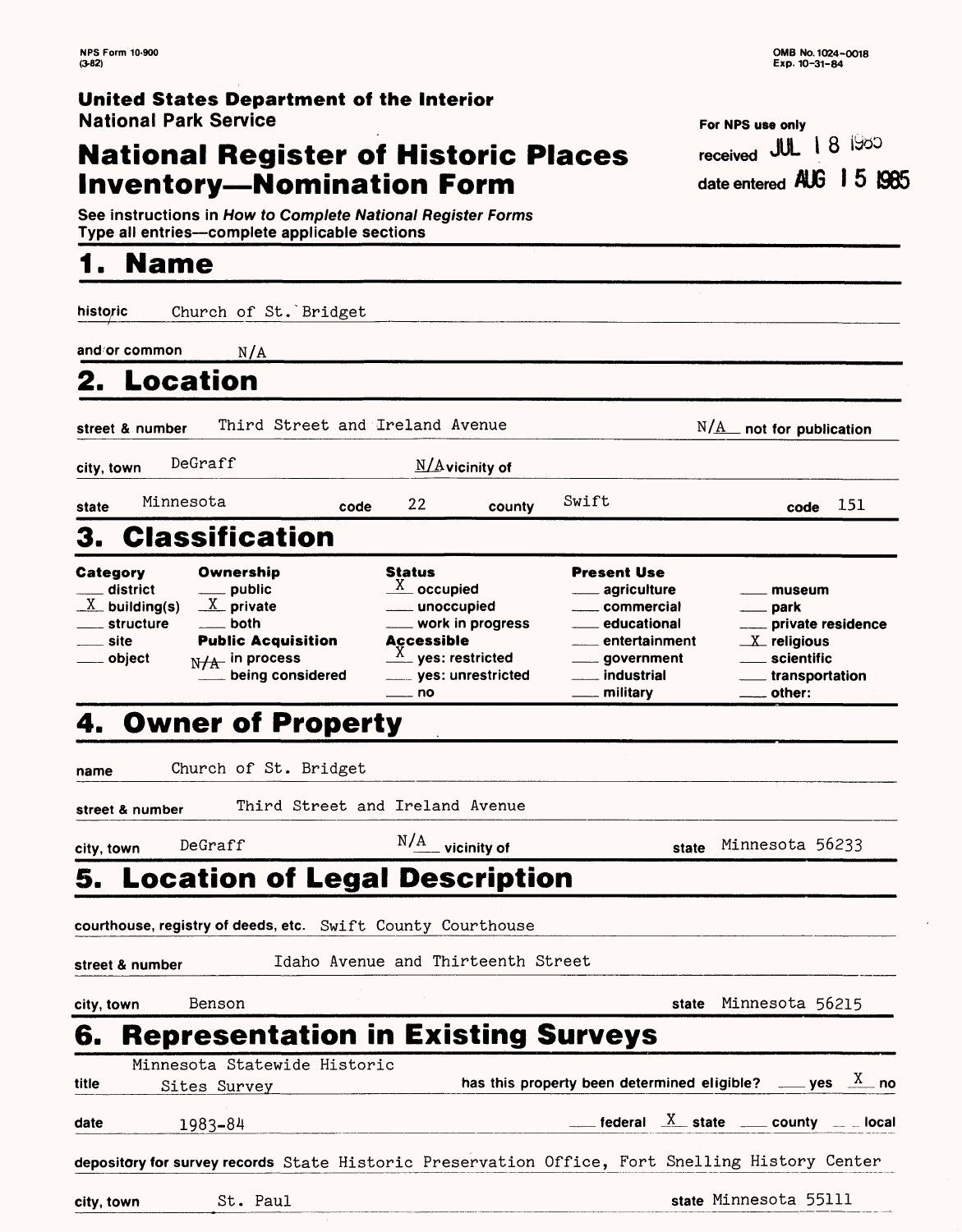### **7. Description**

| Condition                                                        |                                    | <b>Check one</b>          | <b>Check one</b>                   |     |
|------------------------------------------------------------------|------------------------------------|---------------------------|------------------------------------|-----|
| excellent<br>$X$ good<br>$\frac{1}{\sqrt{2}}$ fair<br>ata di kac | deteriorated<br>ruins<br>unexposed | unaltered<br>altered<br>A | $X$ original site<br>date<br>moved | N/A |

#### **Describe the present and original (if known) physical appearance**

The Church of St. Bridget is located on the south edge of DeGraff, a community of about 180 people in central Swift County. The church is situated in a residential neighborhood and is surrounded by small early twentieth century frame houses to the north and west. South of the church stands the brick St. Bridget's rectory and garage, built in 1937. East of the church is a parking lot.

The Church of St. Bridget was designed by St. Paul architect Edward J. Donahue and constructed by Melrose builder E. C. Richmond in 1901. The Gothic Revival building measures 115' long, 50' wide, and 119' tall and is faced with stretcher bonded red Twin City brick, with a coursed ashlar St. Cloud granite foundation and Kasota limestone trim. The church's design is dominated by a square,  $3\frac{1}{2}$  story bell tower at the northeast corner with a crenelated parapet and a polygonal spire topped by a metal cross. South of the tower is the main entrance to the church which consists of two pointed arches with recessed entrance doors, situated beneath a large pointed arched stained glass window with tracery in the main gable end. The five bay sidewalls are lined with pointed arched stained glass windows outlined with brick arches. At the rear of the church is a polygonal apse and a small gabled roof sacristy wing. The building is ornamented with brick and stone buttresses, and stone coping and sills. The church has a gabled roof covered with asphalt shingles and is in good condition. The only apparent exterior alterations have included adding a small brick enclosed entrance to the southwest corner, replacing the roof, reshingling the spire, installing new entrance doors, and installing protective plastic panels over some of the stained glass windows.

The interior of St. Bridget's is largely intact. The ceiling is covered with pressed metal panels, with wooden beams and large decorative medallions above the center aisle. The sanctuary, defined by an ogee arch, contains a Flamboyant Gothic-inspired oak altar. At the rear of the church is a curving choir loft with oak balustrade, situated above the narthex. The church is furnished with oak pews, two minor altars, an ornate plaster baptismal font, a Gothic-inspired wood confessional, and marble holy water fonts. In 1939 the plaster walls were decorated with large murals which serve as Stations of the Cross and were created by J. James Tissot and E. J. Hartung.

Also standing on the St. Bridget's site is the church rectory, a two story late Colonial Revival style brick house constructed in 1937. West of the rectory stands a small gabled roofed brick garage, probably also built in 1937. North of the church stands a gable roofed, red brick garage, built circa 1950. The rectory and the garage are not considered important to the significance of the church.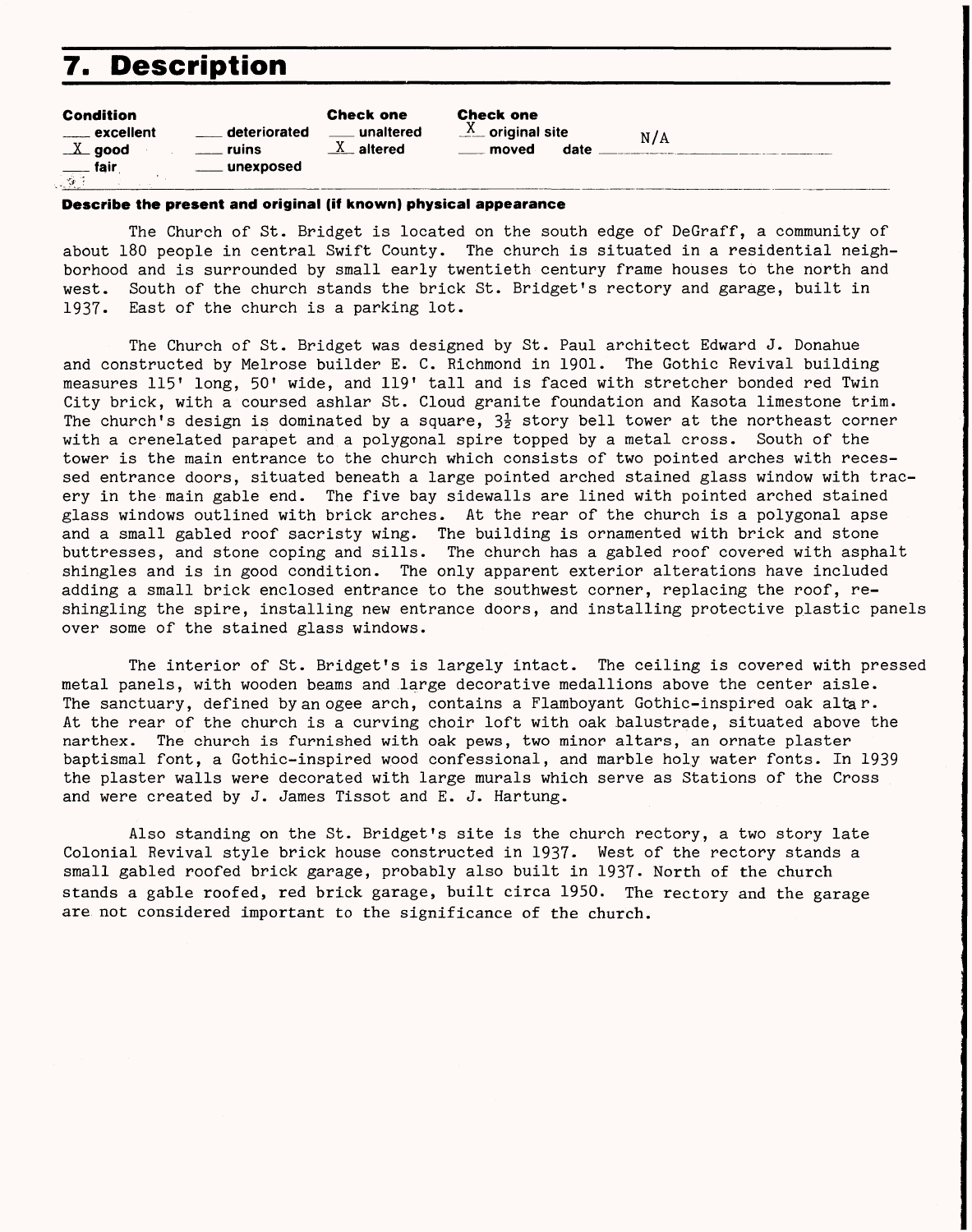# **8. Significance**

| <b>Period</b><br>___ prehistoric<br>$\sim$ 1400-1499<br>$-1500-1599$<br>1600–1699<br>$-1700 - 1799$<br>$\frac{1800-1899}{ }$<br>X 1900– | Areas of Significance—Check and justify below<br>$\Box$ archeology-prehistoric $X\mathbb{Z}$ community planning<br>archeology-historic<br>$\frac{1}{\sqrt{1-\epsilon}}$ agriculture<br>$X$ architecture<br>art art<br>communications | conservation<br>$\equiv$ economics<br>education entitled<br><b>Example 10</b> engineering<br>$X$ exploration/settlement $x =$ philosophy<br><b>Example 10</b> industry<br>u invention | and and scape architecture X. religion<br>a law<br>$\mathbf{L}$ literature<br>——— militarv<br>____ music<br>____ politics/government | science<br>____ sculpture<br>_____ social/<br>humanitarian<br>_____ theater<br><u>_</u> ___ transportation<br>$\equiv$ other (specify) |
|-----------------------------------------------------------------------------------------------------------------------------------------|--------------------------------------------------------------------------------------------------------------------------------------------------------------------------------------------------------------------------------------|---------------------------------------------------------------------------------------------------------------------------------------------------------------------------------------|--------------------------------------------------------------------------------------------------------------------------------------|----------------------------------------------------------------------------------------------------------------------------------------|
| <b>Specific dates</b>                                                                                                                   | 1901                                                                                                                                                                                                                                 | <b>Builder/Architect</b>                                                                                                                                                              | Edward J. Donahue, architect                                                                                                         |                                                                                                                                        |
|                                                                                                                                         |                                                                                                                                                                                                                                      |                                                                                                                                                                                       | E. C. Richmond, builder                                                                                                              |                                                                                                                                        |

#### **Statement of Significance (in one paragraph)**

The Church of St. Bridget is historically significant as a building constructed for the first church parish established by St. Paul Archbishop John Ireland in the first colony founded as part of his extensive western Minnesota Catholic colonization efforts, as the building which represents the tremendous impact of the Catholic church on the settlement and growth of the DeGraff area in the late nineteenth and early twentieth century, and as a continuing symbol of the heavily Irish Catholic makeup of the community. Architecturally, the church's unusually large size for such a tiny community underscores its importance to residents of the area, and its design represents one of the few outstate Minnesota churches known to have been designed by St. Paul architect Edward J. Donahue of the firm Bassford and Donahue.

St. Bridget's parish in DeGraff represents the first efforts of St. Paul Archbishop John Ireland in his nineteenth century Catholic resettlement program which placed  $4,000$ Catholic families in west central and southwestern Minnesota during the years 1875-1885 and led to the establishment of ten villages in five counties in western Minnesota. Ireland's was the largest and most successful Catholic colonization program in the United States. His involvement with the project began in 1864 when, as a priest in St. Paul, he was appointed president of the Minnesota Irish Emigration Society which was established in St. Paul in 1864 by Bishop Thomas L. Grace. Ireland's goals were to alleviate the perceived problems of nativist prejudice, poverty, and loss of religion faced by urban Catholics (particularly Irish) on the East Coast and poor Catholics still in Ireland by relocating them to low cost farmland in western Minnesota. The plan was supported by the owners and managers of several rail companies which had recently constructed lines in western Minnesota and in particular by James J. Hill, Minnesota's railroad magnate. The state's rail companies had been engaging in colonization efforts of their own in an attempt to profit from land sales in western Minnesota, and saw Ireland's plan as complementary to their own and good publicity for their lines. In January of 1876 Ireland (recently named Co-adjuster Bishop of St. Paul) established the Catholic Colonization Bureau of St. Paul to replace the largely defunct Irish Emigration Society and announced that he had acquired control of 75,000 acres of Hill's St. Paul and Pacific land along the newly constructed line in Swift County on which to begin a pilot colonization project. This was the first of eleven such contracts that Ireland signed with five different rail companies over the next several years.

The land Ireland acquired was sandwiched between another 75,000 acres of government land in Swift County which was also open to homesteaders. Ireland gained complete control of the railroad's portion to prevent speculators from purchasing it and inflating prices. To provide prospective settlers with a trade center and parish church, Ireland established DeGraff, his first colony, in central Swift County. DeGraff had been platted by the St. Paul and Pacific in 1872 but was little more than a railroad platform in 1876 when Ireland acquired control of the site. That year he appointed Father John McDermott as advance man and land agent for the new colony and the St. Paul and Pacific constructed a depot (which also served as the first school) and an immigration house there to handle incoming settlers. Ireland advertised and solicited colonists from the East Coast, but also attracted settlers from Ohio, Indiana, and Pennsylvania. After the spring of 1876 he prohibited Minnesota

SEE CONTINUATION SHEET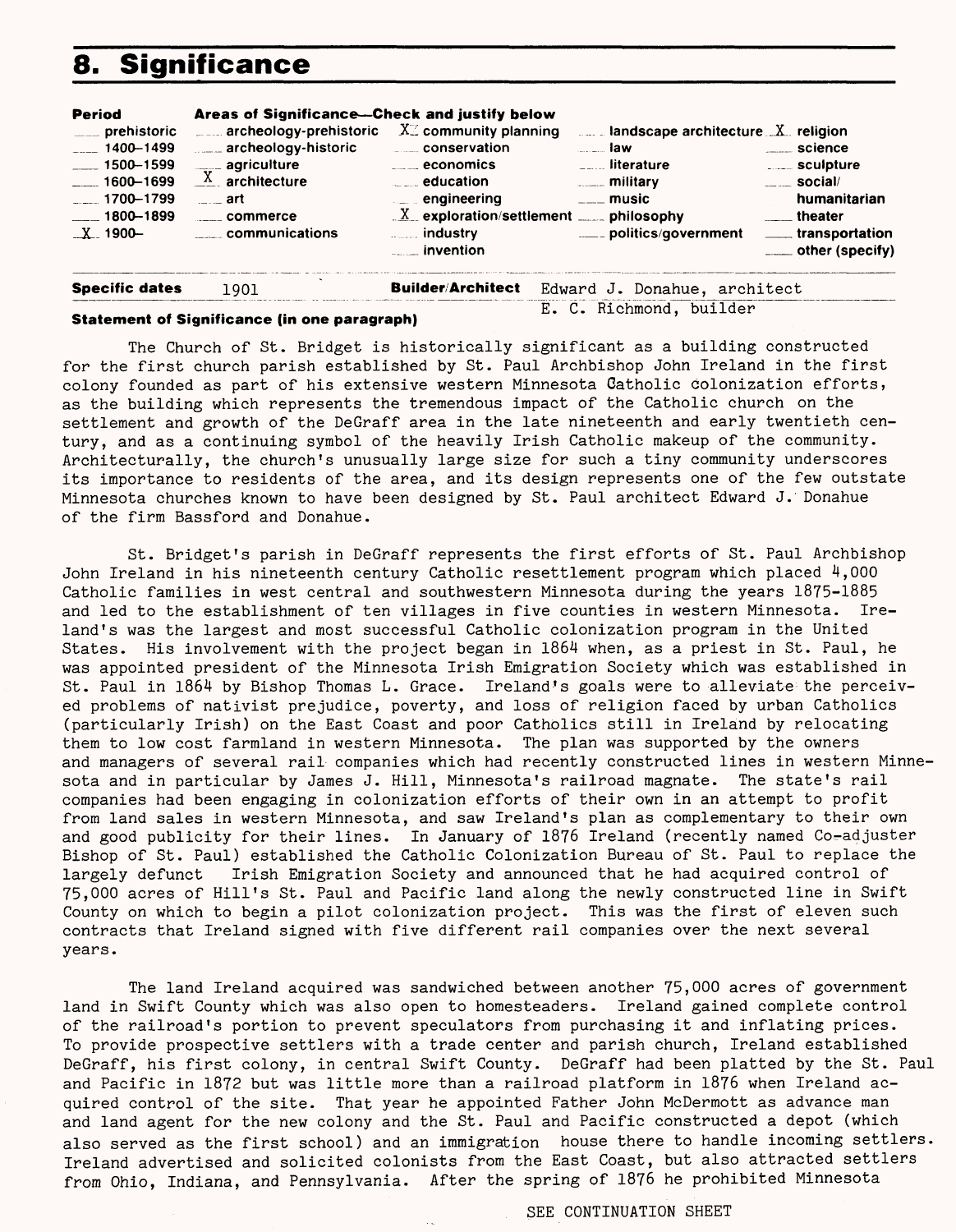# **9. Major Bibliographical References\_\_\_\_**

Shannon, James P. Catholic Colonization on the Western Frontier. 1957. Swift County Historical Society. Swift County, Minnesota. 1978. Swift County Monitor, December 6, 1901.

# **10. Geographical Data**

**Acreage of nominated property \_\_\_\_\_**  Less than one

**Quadrangle name De Graff Quad.** 

**UT M References**

| Zone | Easting                                              | $A$   1, 5     3   0   6   3   0   0     5   0   1   4   5   0   0  <br>Northing |
|------|------------------------------------------------------|----------------------------------------------------------------------------------|
|      |                                                      |                                                                                  |
|      | $E$ and the density of the density of $\overline{E}$ |                                                                                  |
| GII  | <u>the body bulgeting</u>                            |                                                                                  |

| 0 <sub>1</sub> 0 <sub>1</sub> | в <sub>I</sub><br>Zone | $\begin{array}{ c c c }\n\hline\n\text{Easting} & \text{I} & \text{I} \\ \hline\n\end{array}$ | <u>       </u><br>Northing |
|-------------------------------|------------------------|-----------------------------------------------------------------------------------------------|----------------------------|
| $\mathbf{L}$                  | $D \perp$              | $\lfloor \frac{1}{2} \rfloor$                                                                 |                            |
|                               | F                      | $\sim$ 1. Let $\sim$ 1. $\sim$                                                                | $\sim$ 1.1                 |
|                               | H                      | $1 \leq i \leq n$<br><b>Contract</b>                                                          |                            |

Quadrangle scale 7.5

### **Verbal boundary description and justification**

Lots 5-7, Block 68, Original Townsite of DeGraff.

| List all states and counties for properties overlapping state or county boundaries |                                                                                                                                                                                                                                                                                                                                     |                              |     |                      |                                |                 |               |     |
|------------------------------------------------------------------------------------|-------------------------------------------------------------------------------------------------------------------------------------------------------------------------------------------------------------------------------------------------------------------------------------------------------------------------------------|------------------------------|-----|----------------------|--------------------------------|-----------------|---------------|-----|
| state                                                                              | N/A                                                                                                                                                                                                                                                                                                                                 | code                         | N/A | county               | N/A                            |                 | code          | N/A |
| state                                                                              | N/A                                                                                                                                                                                                                                                                                                                                 | code                         | N/A | county               | N/A                            |                 | code          | N/A |
|                                                                                    | <b>Form Prepared By</b>                                                                                                                                                                                                                                                                                                             |                              |     |                      |                                |                 |               |     |
| name/title                                                                         | Susan Granger, Field Assistant                                                                                                                                                                                                                                                                                                      |                              |     |                      |                                |                 |               |     |
| organization                                                                       | State Historic Preservation Office<br>Minnesota Historical Society                                                                                                                                                                                                                                                                  |                              |     |                      | date                           | November 1984   |               |     |
| street & number                                                                    |                                                                                                                                                                                                                                                                                                                                     | Fort Snelling History Center |     |                      | telephone $(612)$ $726 - 1171$ |                 |               |     |
| city or town                                                                       | St. Paul                                                                                                                                                                                                                                                                                                                            |                              |     |                      | state                          | Minnesota 55111 |               |     |
|                                                                                    | <b>12. State Historic Preservation Officer Certification</b><br>The evaluated significance of this property within the state is:<br>national                                                                                                                                                                                        | <u>___</u> _state            |     | $\frac{X}{10}$ local |                                |                 |               |     |
|                                                                                    | As the designated State Historic Preservation Officer for the National Historic Preservation Act of 1966 (Public Law 89–<br>665), I hereby nominate this property for inclusion in the National Register and certify that it has been evaluated<br>according to the criteria and procedures set forth by the National Park Service. |                              |     |                      |                                |                 |               |     |
| title                                                                              | <b>State Historic Preservation Officer signature</b><br>Russell W. Fridley<br>State Historic Preservation Officer                                                                                                                                                                                                                   |                              |     | well                 |                                | date            |               |     |
|                                                                                    | For NPS use only                                                                                                                                                                                                                                                                                                                    |                              |     |                      |                                |                 |               |     |
|                                                                                    | I hereby certify that this property is included in the National Register<br>$\mathcal{A}$ $\mathcal{A}$ $\mathcal{A}$                                                                                                                                                                                                               |                              |     | National Register    |                                | date            | $8 - 15 - 85$ |     |
|                                                                                    | Keeper of the National Register                                                                                                                                                                                                                                                                                                     |                              |     |                      |                                |                 |               |     |
| <b>Attest:</b>                                                                     |                                                                                                                                                                                                                                                                                                                                     |                              |     |                      |                                | date            |               |     |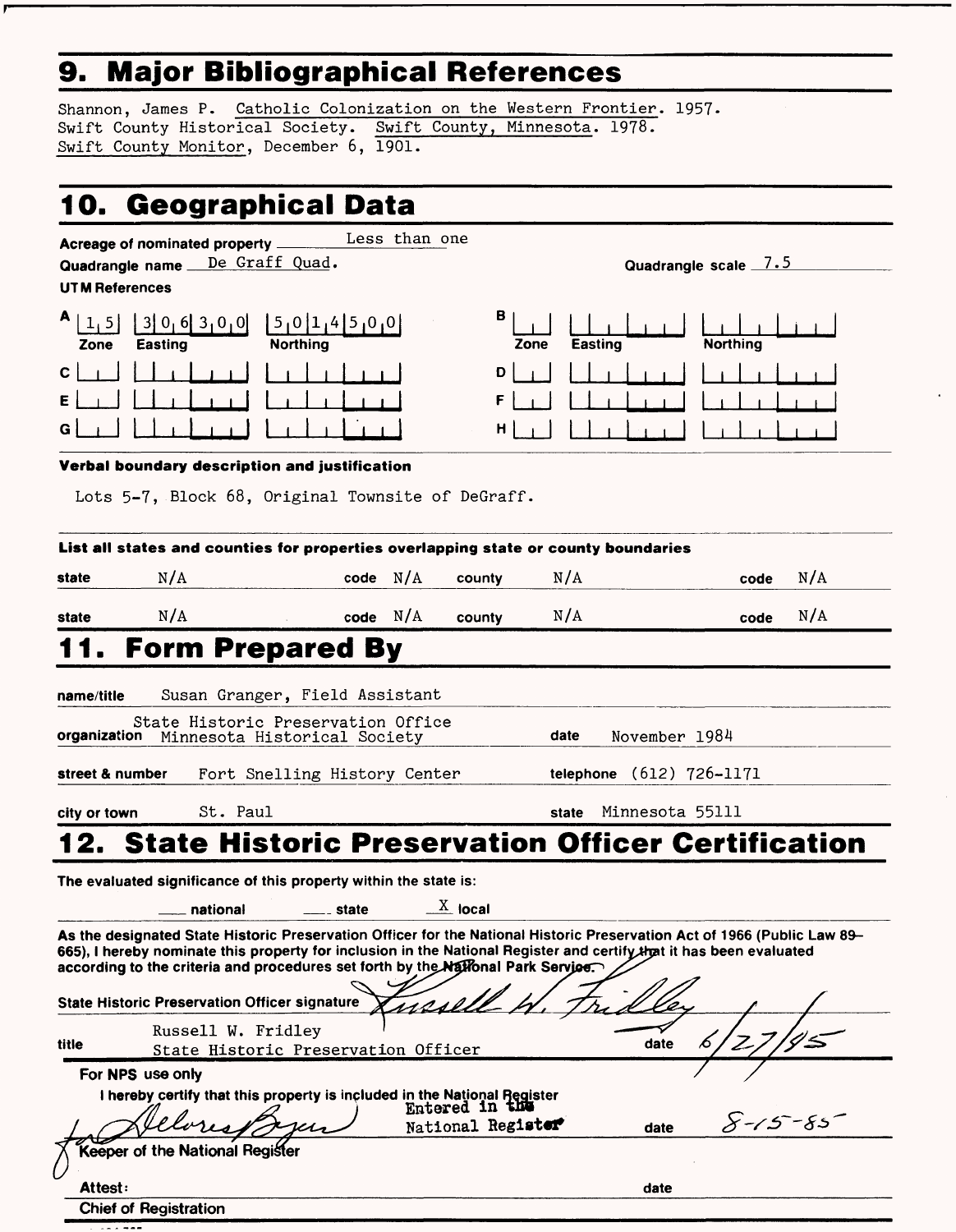**United States Department of the Interior National Park Service • •**

# **National Register of Historic Places Inventory— Nomination Form**

| For NPS use only |  |  |  |
|------------------|--|--|--|
|                  |  |  |  |
|                  |  |  |  |
|                  |  |  |  |
|                  |  |  |  |
|                  |  |  |  |
|                  |  |  |  |
|                  |  |  |  |

**E»p. W-31-84**

. Ş

**Continuation sheet** Church of St. Bridget **item number 3 \_\_\_\_\_\_\_\_\_\_\_\_\_\_\_\_\_\_\_\_\_\_\_Page** 

residents from moving to the colony area to prevent already established farmers from taking advantage of the colony's inexpensive land. Homesteaders who came to the area were advised to come with at least \$400 in cash, a suggestion which prevented most of the targeted poor from participating in the project. Settlers were offered land for as low as \$1.40 an acre, and the local priest /land agent prepared for their arrival by arranging for loans, breaking the first five acres of their land, and arranging for temporary accomodations in the immigration house. After founding DeGraff, Ireland established the colony of Clontarf fourteen miles away in the fall of 1876, and in 1876 built a colony lumberyard in Benson, half way between the two colonies. In 1878 he founded the St. Paul Diocese Industrial School and Orphanage in Clontarf.. Ireland moved on to establish similar colonization programs in Nobles, Murray, Big Stone, and Lyon counties.

The first building actually constructed by Ireland in DeGraff was the church, which was built in 1876. By 18?8 the colony had seventeen houses, a depot, flour mill, elevator, brickyard, four general stores, two hardware stores, two blacksmith shops, and an immigration house. That year an agent sent by Ireland to inspect the village reported that DeGraff needed a lawyer, machinery dealer, and hotel keeper immediately. Father F. J. Swift, the first resident pastor at DeGraff (1876-1879), generally administered the colony by serving as land agent, keeping all records, supervising the erection of houses for incoming colonists, organizing a short-lived parochial school, offering advice on farming techniques and planting schedules, and ministering to the parish. Life in DeGraff centered around the church. By 1877 the town had a church/ community baseball team and in addition to weekly masses parishioners attended monthly fairs, sporting events, and, in 1877, monthly oyster suppers held to raise money for the parish.

The woodframe church erected under Ireland's direction in 1876 served the colony until 1901 when the present church was constructed. At the time the church was built the DeGraff colony contained about 200 people within the city limits, nearly all Catholic and Irish, although Germans and French were also represented. St. Bridget's has continued to serve as the center of religious and social life for the DeGraff area since then. and is the only church in DeGraff. Today, the parish numbers about one hundred families and is comprised of most of the residents of DeGraff (present population about 180) and farmers from the surrounding area. The DeGraff area is still heavily Irish Catholic in ethnic make up, and the nearby townships of Cashel, Kildare, Dublin, Clontarf, and Tara also contain large percentages of Irish Catholic families.

St. Bridget's was designed by St. Paul archtiect Edward J. Donahue and constructed by Melrose builder E. C. Richmond. Donahue was a talented St. Paul architect who worked for prominent St. Paul architect Edward P. Bassford from at least circa 1886-1896 before becoming Bassford 's junior partner in the firm Bassford and Donahue. Donahue designed St. Paul's Ramsey County Jail (1903), at least three Catholic schools, an addition to St. Andrew's Catholic Church (1908), and a number of residences and commercial buildings in the Twin Cities. He also designed the Holy Rosary Catholic Church in Graceville, Minnesota, which was built in  $1897$ .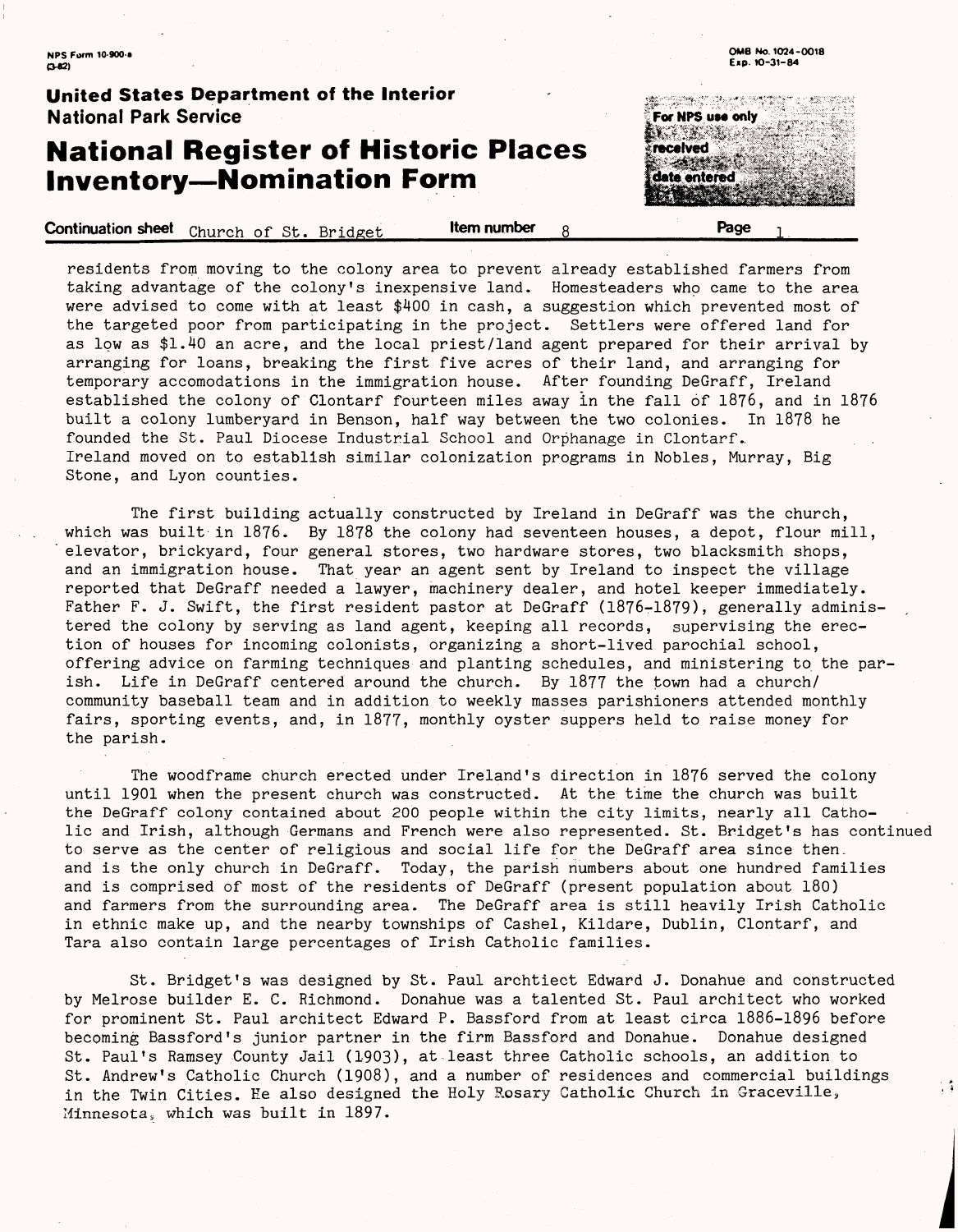**United States Department of the Interior** National Park Service

### **National Register of Historic Places Continuation Sheet**

Section number \_\_\_\_\_\_\_\_\_ Page \_

ADDITIONAL INFORMATION  $\bigotimes^{\mathcal{D}}$  Keeper/

 $\ddot{\phantom{1}}$ 

Kelou Byer